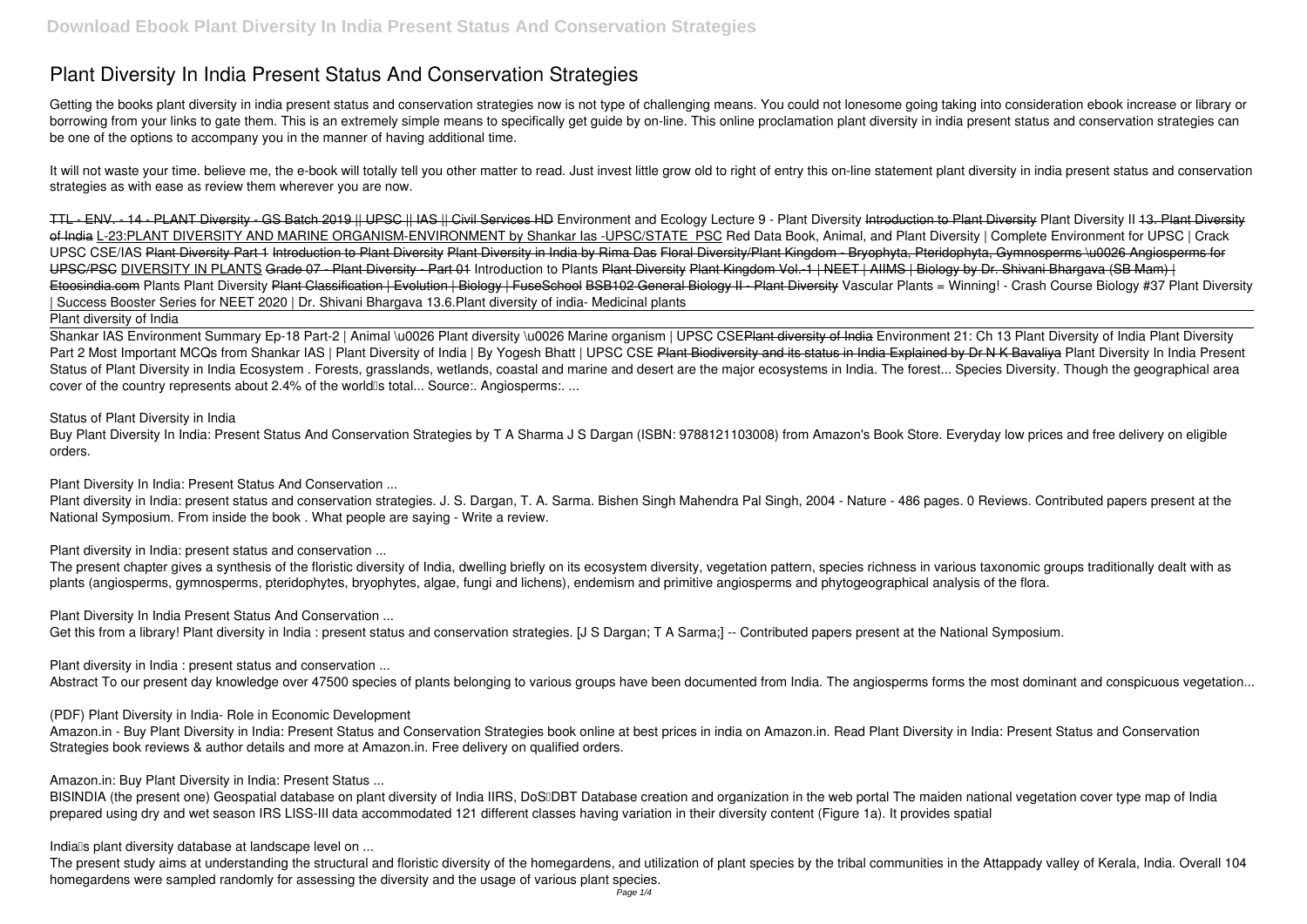*Structure, diversity and utilization of plant species in ...*

Present study documents the plant diversity, structure and uses of plants of 100 home gardens in Gumla district of Jharkhand, India. A total of 116 species representing 50 families and 102 genera ...

*(PDF) PLANT DIVERSITY, STRUCTURE AND USES OF THE PLANTS IN ...*

Plant diversity in India : present status and conservation ... Abstract To our present day knowledge over 47500 species of plants belonging to various groups have been documented from India. The

The present chapter gives a synthesis of the floristic diversity of India, dwelling briefly on its ecosystem diversity, vegetation pattern, species richness in various taxonomic groups traditionally dealt with as plants (angiosperms, gymnosperms, pteridophytes, bryophytes, algae, fungi and lichens), endemism and primitive angiosperms and phytogeographical analysis of the flora.

*Plant Diversity In India Present Status And Conservation ...*

*Plant Diversity in India | I.K International Publishing ...* Medicinal Plant Diversity in India: Current Status and in situ Conservation in southern India II A case study Conference Paper (PDF Available) · June 2005 with 900 Reads How we measure 'reads'

Plant Diversity (formerly Plant Diversity and Resources) is an international plant science journal that publishes substantial original research and review papers that . advance our understanding of the past and current distribution of plants, contribute to the development of more phylogenetically accurate taxonomic classifications,

*Floristic Diversity of India: An Overview | SpringerLink*

It has equally rich and diverse plant diversity, with over 47,000 species that are already documented. Because of the large population dependence on these plants, expansion of agriculture, urbanization and development efforts, many species are threatened too. Some of the issues concerning plant diversity in India are unique to the country.

At least 166 crop species and 320 wild relatives of crops have originated here, according to Dr. R.S. Rana, Director of India's National Bureau of Plant Genetic Resources. But it is the genetic diversity within each species which is even more mind-boggling.

The present study shows that the plant diversity in the Karnal district is now decreasing to loss and less as compare to earlier studies and loss of plant diversity is not only an ethical tragedy but also a great social, economical and cultural loss. During the present works we have noted 277 plant species belonging to 72

*(PDF) Medicinal Plant Diversity in India: Current Status ...*

The diversity in India is commendable with seven union territories and 29 different states present in the nation. This rich diversity of India is associated with the geographical and natural diversity as well as because of the people of the nation. There are different cultures and religion present in the country. Along with it, you can find different landforms, forests, and rivers as well as lakes in the country.

*Plant Diversity | Journal | ScienceDirect.com by Elsevier*

Indialls plant diversity database at landscape level on ... In India there are about 45,000 plant species are known that represent about 7% of the worldlls flora.

*Plant Diversity In India Present Status And Conservation ...*

## *GRAIN | REVIVING DIVERSITY IN INDIA'S AGRICULTURE*

*Study of plant diversity of Karnal District, Haryana, India*

Contributed papers present at the National Symposium.

### Volume 2.

The book is designed to provide a review on the methods and current status of conservation of the tropical plant species. It will also provide the information on the richness of the tropical plant diversity, the need to conserve, and the potential utilization of the genetic resources. Future perspectives of conservation of tropical species will be discussed. Besides being useful to researchers and graduate students in the field, we hope to create a reference for a much wider audience who are interested in conservation of tropical plant diversity.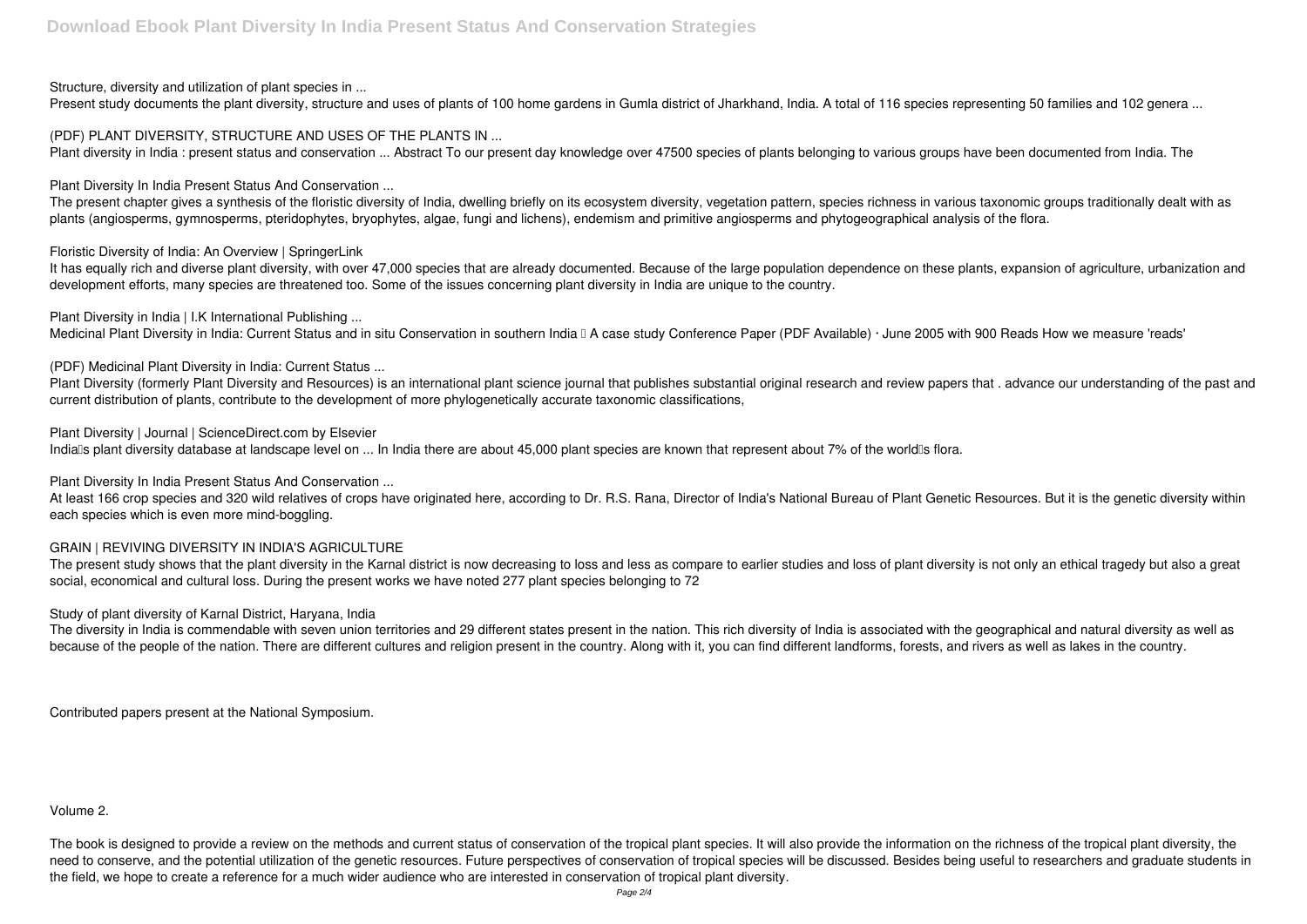### Contributed articles.

The present book has been designed to bind prime knowledge of climate change-induced impacts on various aspects of our environment and its biological diversity. The book also contains updated information, methods and tools for the monitoring and conservation of impacted biological diversity.

The botanical account of the protected areas is important for the conservation and management of biodiversity and ecosystem. The Pabitora Wildlife Sanctuary is one of such protected area in Assam in North Eastern India. The area is famous for the highest density of the Indian one-horned Rhinoceros in the world. The sanctuary is also well known for its wetland habitat which provides the suitable site for migratory birds and fish fauna. The present study highlights the floristic wealth of the sanctuary which is the outcome of the intensive botanical collection and observation for the period of four year from 1995 to 1998. The present book presents the botanical accounts, phytogeography, vegetation and ecosystem of the sanctuary. It covers 724 species under 492 genera 142 families of vascular plants. The work also focus the pattern of floristic diversity, phenology of some common plants with a brief account of fodder plants, medicinal, economically important plants, rare and endemic plants etc of the area. The study based on the revised taxonomic monographic work and recent taxonomic nomenclature. Contents Chapter 1: General Introduction; Chapter 2: Study Area; Chapter 3: History of the Botanical Exploration; Chapter 4: Vegetation and Wildlife; Chapter 5: Phytogeography; Chapter 6: Important Plants; Chapter 7: Taxonomic Treatment; Chapter 8: Status of Diversity; Chapter 9: Phenology; Chapter 10: General Conclusion.

Wildlife Biodiversity is of paramount importance to mankind as it is the storehouse of myried types of ecosystem resources that serve the vital need food, fiber, fuel, fodder, medicines, etc. indispensable for human beings. It is of ecological, economical, aesthetic, scientific and recreational value and supplies a variety of ecosystem services . However, various types of human activities annihilate the biodiversity in nature leading to their abandonment befor their beneficial characteristics are discovered. Thus, there is an imperative need for the conservation of biodiversity in wilderness. This book includes various aspects of wildlife biodiversity spread over diverse parts including different protected areas-Wildlife Sancturaries, National Parks, Tiger Reserves and Marine Biosphere Reserves of Indian subcotinent, starting from Western Ghats (Mudumalai Wildlife Sanctuary, Kalakad-Mundanthuri Tiger Reserve, Gulf of Mannar Biosphere Reserve and others) to Eastern Ghats, Debrigarh Wildlife Sanctuary and Bhitarkanika Wildlife Sanctuary in the East, Bhagvan Mahaveer Wildlife Sanctuary and Mollem National Park and others in the West, and Keolodeo National Park Sariska, and other protected areas in the North. The chapters of the book include fascinating first-hand information on diverse species, about 78 species of wild animals (invertebrates-annelids and arthropods to Vertebrates-reptiles, birds and mammals) (Part-I of the Book) and about 500 species of wild plants (medicinal herbs to trees) (Part-II of the Book). This book wil be of enormous interest and value to the students and teachers of colleges and universities, scientists of research centers and institutes, and professional as well as amateur wildlife biologists, ecologists, conservationists, Officials of Forest Departments of State and Central Government, and others with an interest on wildlife biodiversity and conservation. Contents Chapter 1: Wildlife Biodiversity Conservation with Special Reference to Soil Biodiversity for a Sustainable Society (The Keynote Address Delivered at the Inaugural Session of the Seminar) by M C Dash; Chapter 2: Importance of Taxonomy in Conservation of Biodiversity by T C Narendran; Chapter 3: Joining Hands for Biodiversity Conservation by B K Mishra, Ruchi Badola and A K Bhardwaj; Chapter 4: Ecological Analysis of Spatial Distributions of Important Wildlife Species on the Western Anamalai Region (Kerala) by P V Karunakaran, M Balasubramanian, P Couteron and B R Ramesh; Part-I: Biodiversity and Conservation of Wildlife (Animals); Chapter 5: Ungulate Conservation in India by K Sankar; Chapter 6: Mammalian Diversity in Kerala by P Padmanabhan and N U Cini; Chapter 7: Man-Wildlife Conflict in Protected Areas: A Case Study of Gaur Bos gaurs H Smith from Bhagvan Mahaveer Wildlife Sanctuary and Mollem National Park, Goa by Suman D Gad and S K Shyama; Chapter 8: Scent Marking by Indian Blackbuck: Characteristics and Spatial Distribution of Urine, Pellet, Preorbital and Interdigital Gland Marking in Captivity by T Rajagopal and G Archunan; Chapter 9: Conservation Status of Indian Flying Foxd Pteropus giganteus in Tamil Nadu, South India by S Ezil Vendan, B Kaleeswaran, K Baskar and A Alwin Prem Anand; Chapter 10: Factors Influencing Waterbird Populations at Vedanthangal Bird Sanctuary, Tamil Nadu, India by C Venkatraman, K Thiyagesan R Nagarajan and J T Jothinayagam; Chapter 11: Diversity of Coastal Birds in Gulf of Mannar Marine Biosphere Reserve, Southern India by C Venkatraman; Chapter 12: Avifauna of Narayan Sarovar Sanctuary: A Management Perspective by Justus Joshua, S F Wesly Sunderraj, Vijayakumar and V Gokula; Chapter 13: Foraging Pattern of Birds During the Breeding Season in Dry Deciduous Forest of Mudumalai Wildlife Sanctuary, Tamil Nadu, India by V Gokula; Chapter 14: The Nest and Nest Materials of Wire Tailed Swallow (Hirundo smithi) in Kodiyampalayam Area Near Pichavaram Mangrove, Tamil Nadu (India) by S Sandilyan, K Thiyagesan and S Balamuragan; Chapter 15: Avian Biodiversity in Paddy Agroecosystem in Relation to Different Crop Stages and Species Conservation Strategies by V Ravinder Reddy; Chapter 16: Impact of Land-Use Change on Fan Throated Lizard (Sitana ponticeriana) Population by J Subramanean and M Vikram Reddy; Chapter 17: Butterfly Abundance and Diversity Patterns in Urban Habitats of Kolkata and Adjoining Suburban Areas, West Bengal by Upamanyu Hore; Chapter 18: Isolation of Bioinsecticides from Lepidoptera: Striped Tiger Butterly, Danaus genutia by Arunava Das, Chandan Mithra, R Revanna and K Chandrashekar; Chapter 19: Biodiversity and Niches of Ants in Alagar Hills, Tamil Nadu by B Kaleeswaram, S Ezil Vendan, B Poovalinga Ganesh and S Bhavatarini; Chapter 20: Migratory Potential of Assassin Bugs of Keeripparai Range of Agasthia Malai Biosphere, Southern Western Ghats by S Israel Stalin, S Anitha, E Eyarine Jeha Malar, S Kiruba and S Sam Manohar Das; Chapter 21: Conservation of Natural Aquatic Resources and their Biodiversity with Reference to Lake Ecosystems by A Yudhistra Kumar and M Vikram Reddy; Chapter 22: Current Population, Distribution and Dynamics of Aquatic Animal Diversity of Chambal River, Madhya Pradesh and its Threats to Sand Mining by S R Taigor, Faiyaz, A Khudsar and R J Rao; Chapter 23: Ecology of Polychaetes (Annelida: Polychaeta) Associated with Seaweeds in Kudankulam Coast, Gulf of Mannar by S Satheesh, I Sreevidya, Y Leninraj and S Godwin Wesley; Chapter 24: Conservation of Endangered Earthworms by Swati Pattnaik and M Vikram Reddy; Chapter 25: Depletion of Wildlife in Eturnagaram Wildlife Sanctuary, Warangal, Andhra Pradesh by Ch Sammaian, E Narayana, Ch Samatha and Ch Sravanthi; Part-II Biodiversity and Conservation of Endangered Wildlife (Plants); Chapter 26: Commonly Used Medicinal Plants of the Coastal Belt of Kanyakumari District and their Role in Conservation of Butterfly Diversity by S Kiruba, S Ruba Gnana Solomon, S Israel Stalin, S Jeeva and Sam Manohar Das; Chapter 27: Endemic Medicinal Plants Used by Tribal People in Tirunelveli Hills, Western Ghats of India by M Ayyanar and S Ignacimuthu; Chapter 28: Medicinal Plant Diversity in Debrigarh Wildlife Sanctuary, Orissa: Utilization, Exploitation and Conservation by Chiranjibi Pattanaik and C Sudhakar Reddy; Chapter 29: Conservation through in vitro Propagation of a Critically Endangered Medicinal Plant, Dactylorhiza hatagirea (D Don) Soo by Anjuli Agarwal, D Khokhar and Vishwanth; Chapter 30: An Attempt to Conserve Centella asiatica L.: A Highly Essential Medicinal Plant, through in vitro Nodal Segment Culture by H Mohapatra, D P Barik and S P Rath; Chapter 31: Conservation Strategy and Status of Trees in Tamil Nadu by S Anbazhakan, G Jayanthi, S Nirmala and K Kuzhalini; Chapter 32: Biodiversity, Complex Web of Specie Interactions and Holistic Approach in Wildlife Conservation by N Parthasarathy; Chapter 33: Diversity and Distribution of